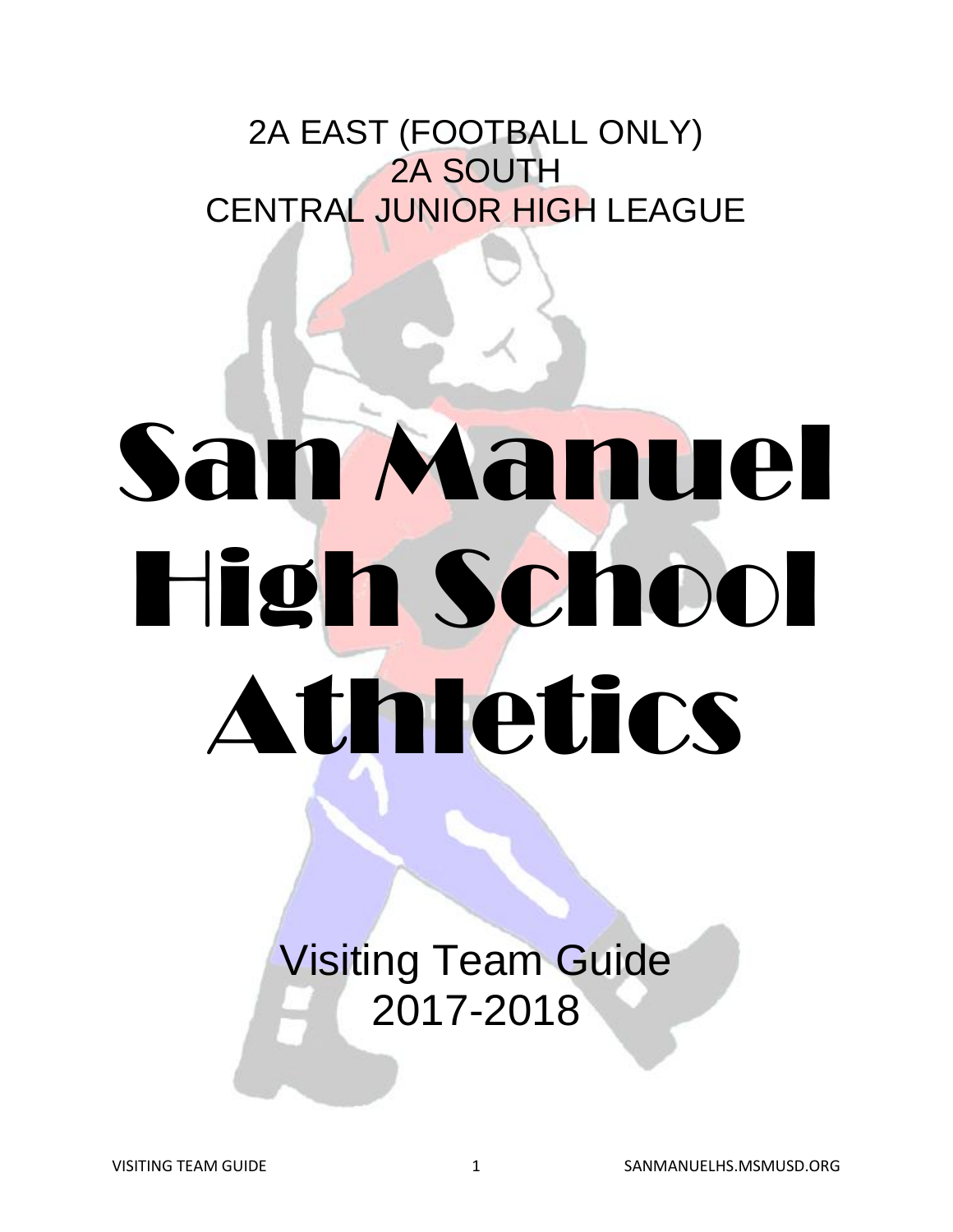August 2017

Dear Visiting Teams,

To accommodate you and your team, please refer to the San Manuel High School Athletics' Visiting Team Guide.

On the following pages you will find information that includes:

- San Manuel Jr/Sr High School Facilities & Game Day Information
- Directions to San Manuel Jr/Sr High School Campus & Facilities
- Local Restaurants
- San Manuel Jr/Sr High School Athletic Administration & Staff

Please feel free to contact any staff member with questions or concerns and we will be glad to assist you.

Sincerely,

*Melissa S. Joliat*

Melissa S. Joliat Athletic Director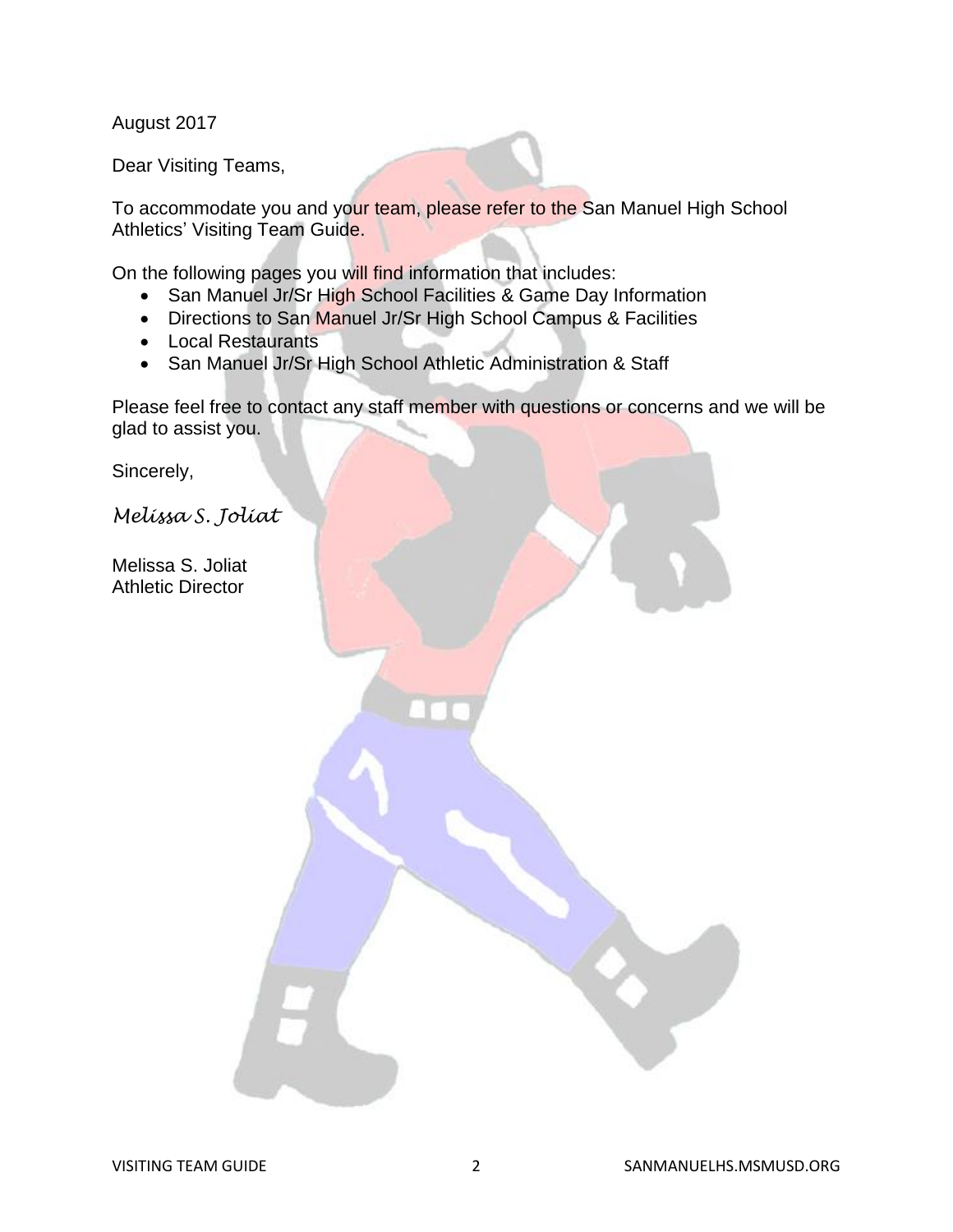## Facilities

San Manuel Jr/ Sr High School Gym

- Volleyball
- Basketball
- Wrestling

#### San Manuel Pool

Swimming

Fred Littau Field

- Football
- Cross Country
- Track & Field

Baseball/Softball Fields

- Baseball
- Softball

**Lockers** 

- Visiting Team Locker Rooms are available for Volleyball, Basketball and Football with lockers to store *items* in. Please use lockers at your own risk!
- Locker rooms for athletes to change in are available for Wrestling and Swimming.
- For more information, please contact Melissa Joliat at 520-437-3000 [joliatm@msmusd.org](mailto:joliatm@msmusd.org) or Manny Yubeta at 520-2250 or [yubetam@msmusd.org](mailto:yubetam@msmusd.org) for JH Athletics.

Game Day Arrival

• On Game Days, please call Melissa Joliat at 520-437-437-5692 for HS Athletics or Manny Yubeta at 520-2251-2255 for JH Athletics.

Handicap Parking

• If any of your spectators need handicap parking, please let us know prior to the event. Our handicap parking is locked up so that we can ensure we have spots.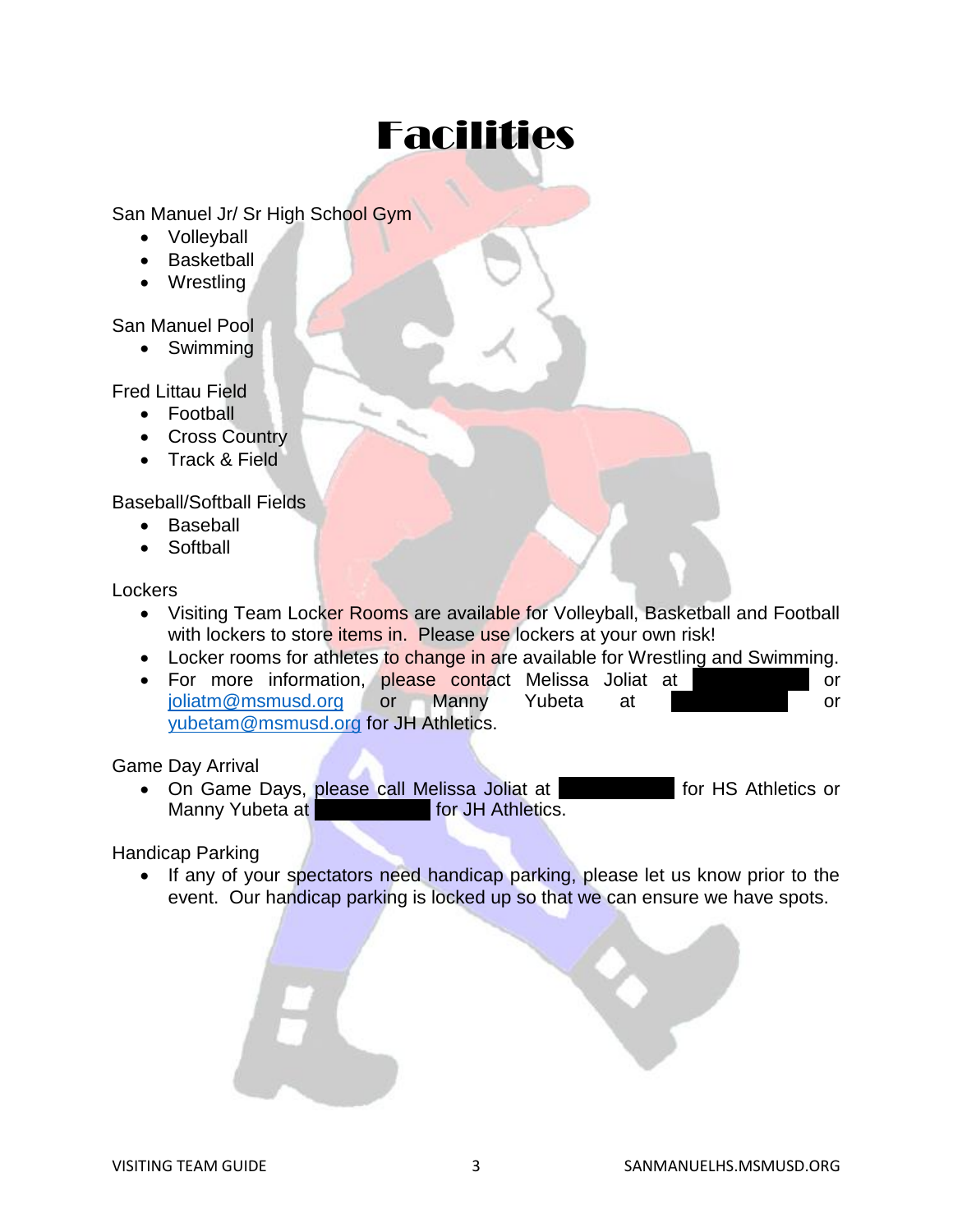## Directions & Maps

711 McNab Parkway San Manuel, Az 85631

Driving Directions:

- **From the North**: Take Az-77 South until you get to the San Manuel Junction. Exit Az-77 and turn right onto S Veterans Memorial Highway (Redington Road). Continue on S Veterans Memorial Highway for 6.3 miles. Turn right onto South McNab Parkway (the speed turns to 45mph and then you will see the Salt 'N' Pepper Gas Station). Continue on S McNab Parkway until you see the Solar Panels.
- **From the South:** Take Az-77 North until you get to the San Manuel Junction. Exit Az-77 and turn right onto S Veterans Memorial Highway (Redington Road). Continue on S Veterans Memorial Highway for 6.3 miles. Turn right onto South McNab Parkway (the speed turns to 45mph and then you will see the Salt 'N' Pepper Gas Station). Continue on S McNab Parkway until you see the Solar Panels.
	- **Football, Volleyball, Basketball**: Please turn into the apron of the parking lot where the solar panels are. You will continue through the gated driveway and park next to the gymnasium.
	- **Cross Country, Wrestling, Track & Field: Please turn left at the intersection of** S McNab Parkway and S Main Street (solar panels should be on your right). Continue on Main Street until you see the dirt parking lot on your right (approximately 500'). Please park in there.
	- **Swimming**: Please turn left at the intersection of S McNab Parkway and S Main Street (solar panels should be on your right). Continue on Main Street until you see the pool on your left. There will be a dirt parking lot to park in there.
	- **Baseball and Softball**: Continue straight on S McNab Parkway. When the road dead-ends into a church, please turn left. There are solar panels at the back of the school where you will park. Athletes will walk through the gates to get to the field. The Baseball Field is closest to the road. JH will sometimes play on Practice Fields: when you dead end at the church, please turn right. The baseball field is the one closest to the road.

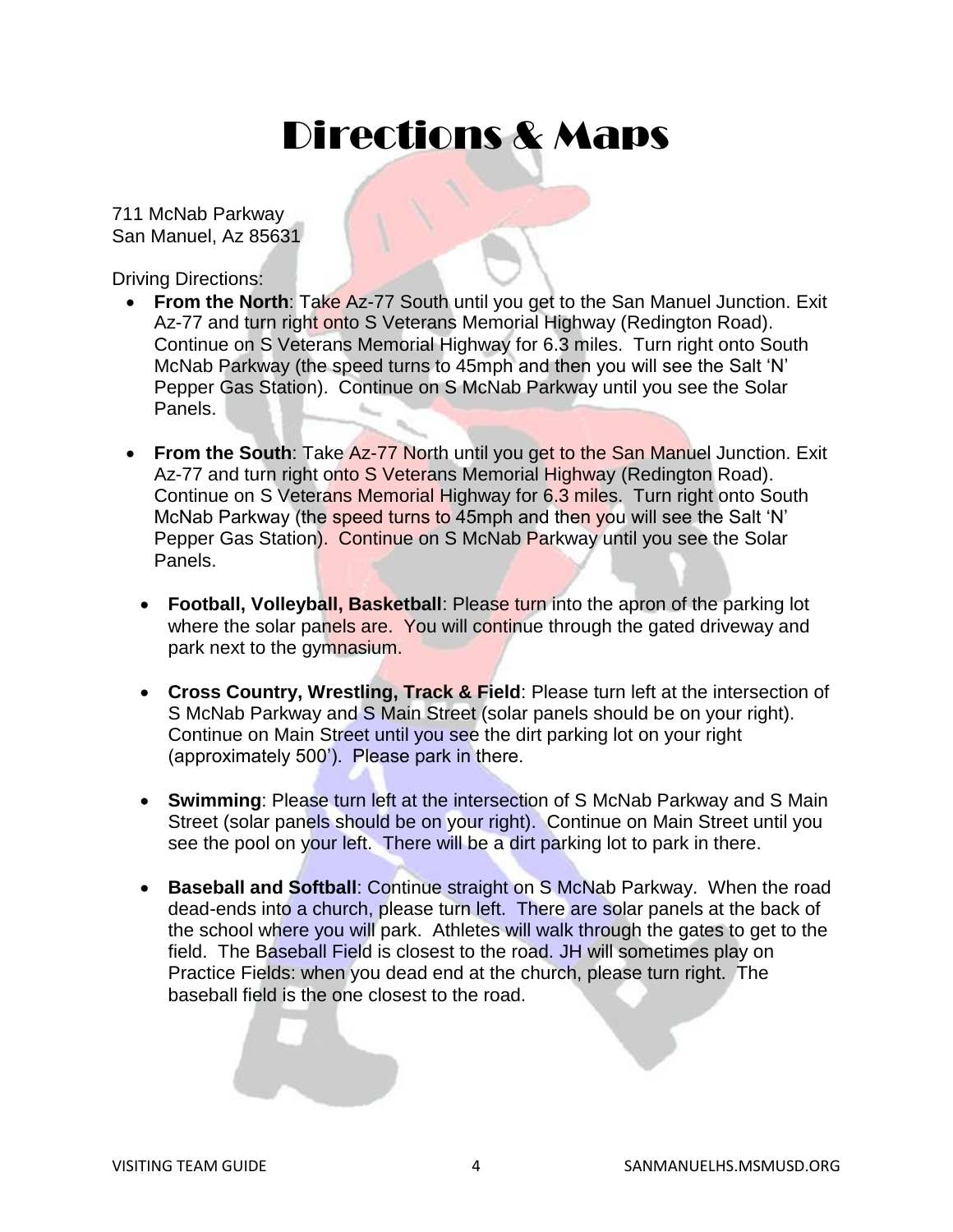## Dining

#### **Mel's**

McNab Parkway, San Manuel 520-385-4212 10am-9pm Mon-Sat

#### **Romo's**

501 S McNab Parkway, San Manuel 520-385-4355 8am-2:30pm, CLOSED Mondays

#### **La Casita – San Manuel** 570 S Ave A, San Manuel

520-385-3025 10am-5pm

#### **San Pedro Pizza Company** 326 Alta Vista, San Manuel 520-385-2041 11am-9pm

**La Casita – Mammoth** 400 S Highway 77, Mammoth 520-487-9980 11am-9pm, CLOSED Tuesdays

#### **Las Michocanos – Mammoth**  337 Az-77, Mammoth 520-487-2380 7am-9pm, CLOSED Wednesdays

**DeMarco's – Oracle** 1885 W American Ave, Oracle 520-896-9627 9am-9pm

**Nonna Maria's – Oracle** 2161 N Rockliffe Blvd, Oracle 520-896-3522 3pm-9pm

**Burger King – Catalina** 15320 N Oracle Road, Tucson 6am-12midnight

**McDonald's – Catalina** 15885 N Oracle Road, Tucson 520-818-1311 5am-11pm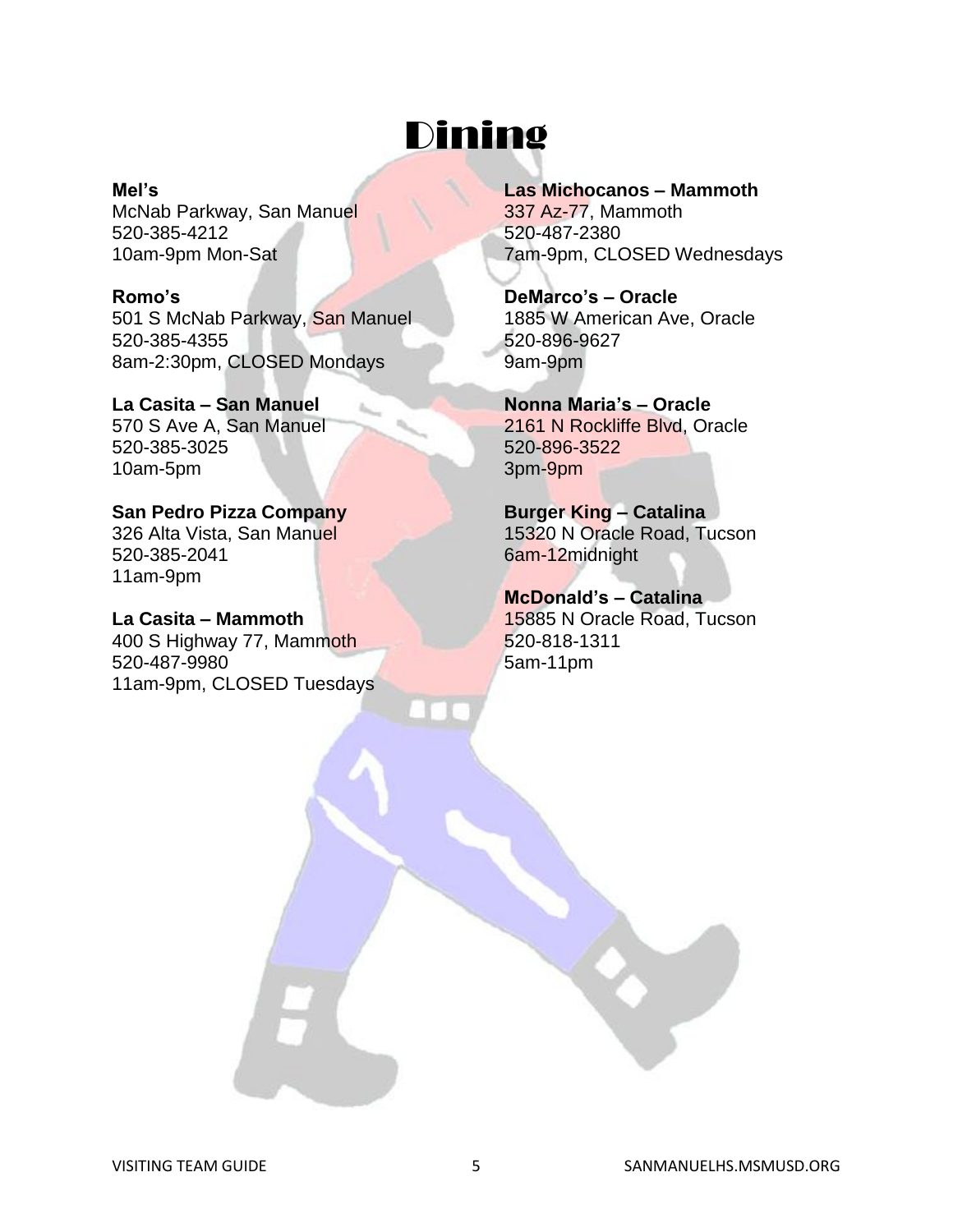## Athletic Administration & Staff

#### *Administration*

### *Fall Sports*

*Football* TBD **Varsity Coach** 

*Cross Country*

*Swimming*

*Volleyball* Patty St. Jeor Varsity Coach [pstjeor@gmail.com](mailto:pstjeor@gmail.com) Cynthia Stratton Serapio Rodriguez

*Spiritline*

#### *Winter Sports*

*Basketball* AJ Castillo Boys JH Coach<br>Becca Wintz Girls Varsity Coach Angelica Zuniga Girls JV Coach [angelica\\_zuniga@live.com](mailto:angelica_zuniga@live.com)<br>Serapio Rodriguez Girls JH Coach Serapio Rodriguez Girls JH Coach<br>Becky Yubeta Girls JH Coach

*Wrestling*

*Wrestling Spiritline* TBA Coach

Melissa Joliat **Athletic Director** ioliatm@msmusd.org Manny Yubeta JH Athletic Director vubetam@msmusd.org<br>1920-Yolanda Gonzalez Athletic Secretary approach@msmusd.org Athletic Secretary [gonzaly@msmusd.org](mailto:gonzaly@msmusd.org) 520-385-2336



Freddy Burnham JH Football [burnem73@gmail.com](mailto:burnem73@gmail.com)

Dale Russell **Varsity Girls & Boys** [russelld@msmusd.org](mailto:russelld@msmusd.org)

Alex Gort **Varsity Girls & Boys** [agort@theriver.com](mailto:agort@theriver.com)

7<sup>th</sup> Grade Coach

Angelica Zuniga diversion of the Coach angelica zuniga@live.com<br>
Cynthia Stratton a<sup>th</sup> Grade Coach and strattonc@msmusd.org [strattonc@msmusd.org](mailto:strattonc@msmusd.org)

Gracie Laguna **Varsity Coach Coach [gracie\\_laguna@hotmail.com](mailto:gracie_laguna@hotmail.com)** Crissy Large JV Coach [largec@msmusd.org](mailto:largec@msmusd.org) Corrie Guerrero JH Coach [guerreroc@msmusd.org](mailto:guerreroc@msmusd.org)

Damon Lovato Boys Varsity Coach [lovatod@msmusd.org](mailto:lovatod@msmusd.org) William Smith Boys JV Coach [williamsmith615@hotmail.com](mailto:williamsmith615@hotmail.com) Bill Predgo Boys JH Coach [firefighter.15@hotmail.com](mailto:firefighter.15@hotmail.com)<br>AJ Castillo Boys JH Coach [wintzb@msmusd.org](mailto:wintzb@msmusd.org)

[yubetar@msmusd.org](mailto:yubetar@msmusd.org)

Varsity Coach [yubetam@msmusd.org](mailto:yubetam@msmusd.org) Pablo Rodriguez JH Coach [prodriguez3434@yahoo.com](mailto:prodriguez3434@yahoo.com)